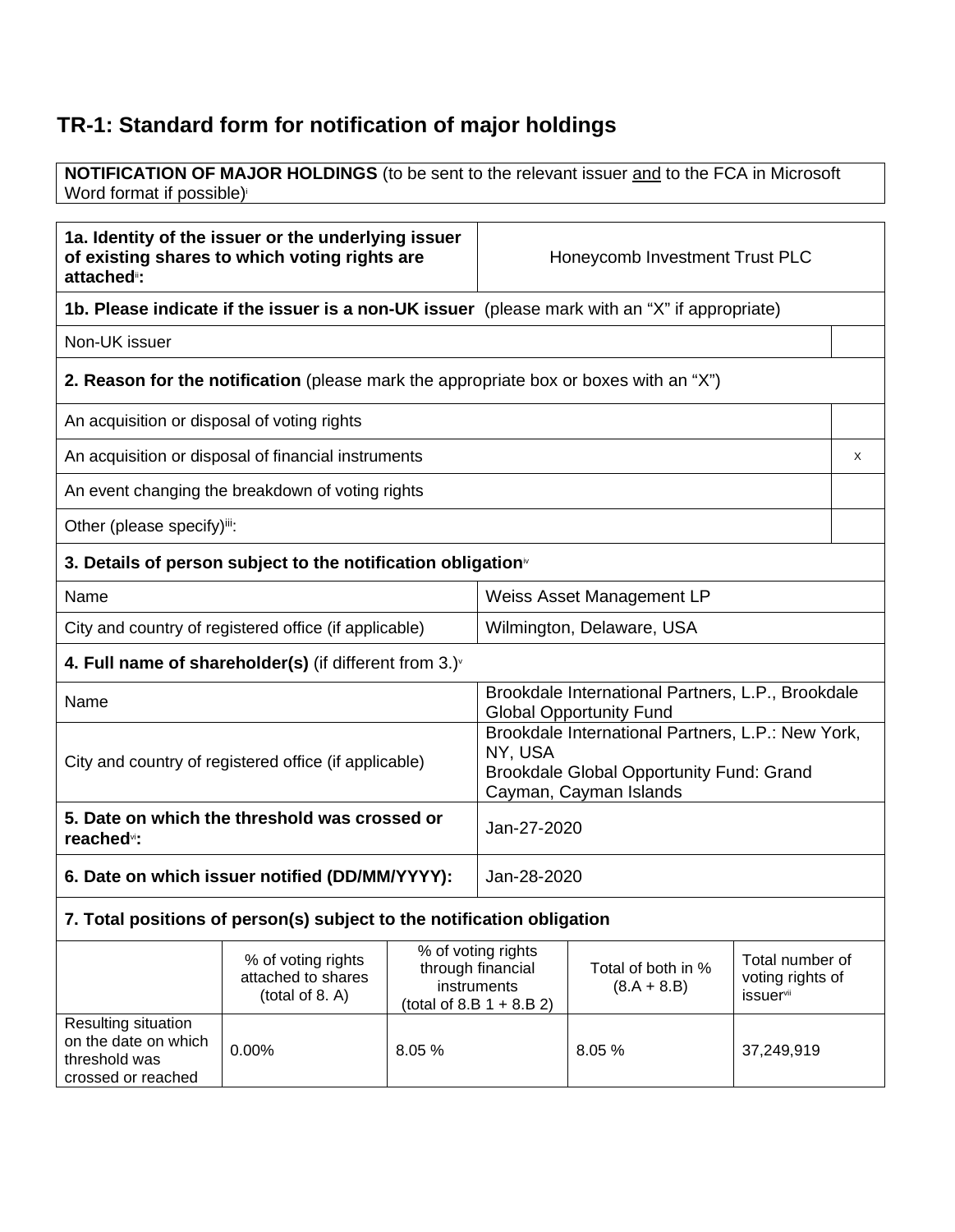| Position of previous<br>N/A<br>notification (if<br>applicable) | N/A | N/A |  |
|----------------------------------------------------------------|-----|-----|--|
|----------------------------------------------------------------|-----|-----|--|

## **8. Notified details of the resulting situation on the date on which the threshold was crossed or reached**viii

## **A: Voting rights attached to shares**

| Class/type of<br>shares<br>ISIN code (if possible) | Number of voting rights <sup>ix</sup>                         |                                                                       | % of voting rights                                            |                                                                       |
|----------------------------------------------------|---------------------------------------------------------------|-----------------------------------------------------------------------|---------------------------------------------------------------|-----------------------------------------------------------------------|
|                                                    | <b>Direct</b><br>(Art 9 of Directive<br>2004/109/EC) (DTR5.1) | <b>Indirect</b><br>(Art 10 of Directive<br>2004/109/EC)<br>(DTR5.2.1) | <b>Direct</b><br>(Art 9 of Directive<br>2004/109/EC) (DTR5.1) | <b>Indirect</b><br>(Art 10 of Directive<br>2004/109/EC)<br>(DTR5.2.1) |
|                                                    |                                                               |                                                                       |                                                               |                                                                       |
|                                                    |                                                               |                                                                       |                                                               |                                                                       |
|                                                    |                                                               |                                                                       |                                                               |                                                                       |
| <b>SUBTOTAL 8. A</b>                               |                                                               |                                                                       |                                                               |                                                                       |

| B 1: Financial Instruments according to Art. 13(1)(a) of Directive 2004/109/EC (DTR5.3.1.1 (a)) |                               |                                          |                                                                                                        |                    |
|-------------------------------------------------------------------------------------------------|-------------------------------|------------------------------------------|--------------------------------------------------------------------------------------------------------|--------------------|
| <b>Type of financial</b><br>instrument                                                          | <b>Expiration</b><br>$date^x$ | Exercise/<br><b>Conversion Period</b> xi | <b>Number of voting rights</b><br>that may be acquired if<br>the instrument is<br>exercised/converted. | % of voting rights |
|                                                                                                 |                               |                                          |                                                                                                        |                    |
|                                                                                                 |                               |                                          |                                                                                                        |                    |
|                                                                                                 |                               |                                          |                                                                                                        |                    |
|                                                                                                 |                               | <b>SUBTOTAL 8. B 1</b>                   |                                                                                                        |                    |

| B 2: Financial Instruments with similar economic effect according to Art. 13(1)(b) of Directive<br>2004/109/EC (DTR5.3.1.1 (b)) |                                                        |                                             |                                                     |                            |                    |
|---------------------------------------------------------------------------------------------------------------------------------|--------------------------------------------------------|---------------------------------------------|-----------------------------------------------------|----------------------------|--------------------|
| <b>Type of financial</b><br>instrument                                                                                          | <b>Expiration</b><br>$date^{\scriptscriptstyle\times}$ | Exercise/<br><b>Conversion</b><br>Period xi | <b>Physical or</b><br>cash<br><b>settlement</b> xii | Number of<br>voting rights | % of voting rights |
| <b>CFD</b>                                                                                                                      | N/A                                                    | N/A                                         | Cash<br>Settlement                                  | 3,000,000                  | 8.05%              |
|                                                                                                                                 |                                                        |                                             |                                                     |                            |                    |
|                                                                                                                                 |                                                        |                                             |                                                     |                            |                    |
|                                                                                                                                 |                                                        |                                             | <b>SUBTOTAL</b><br>8.B.2                            | 3,000,000                  | 8.05%              |